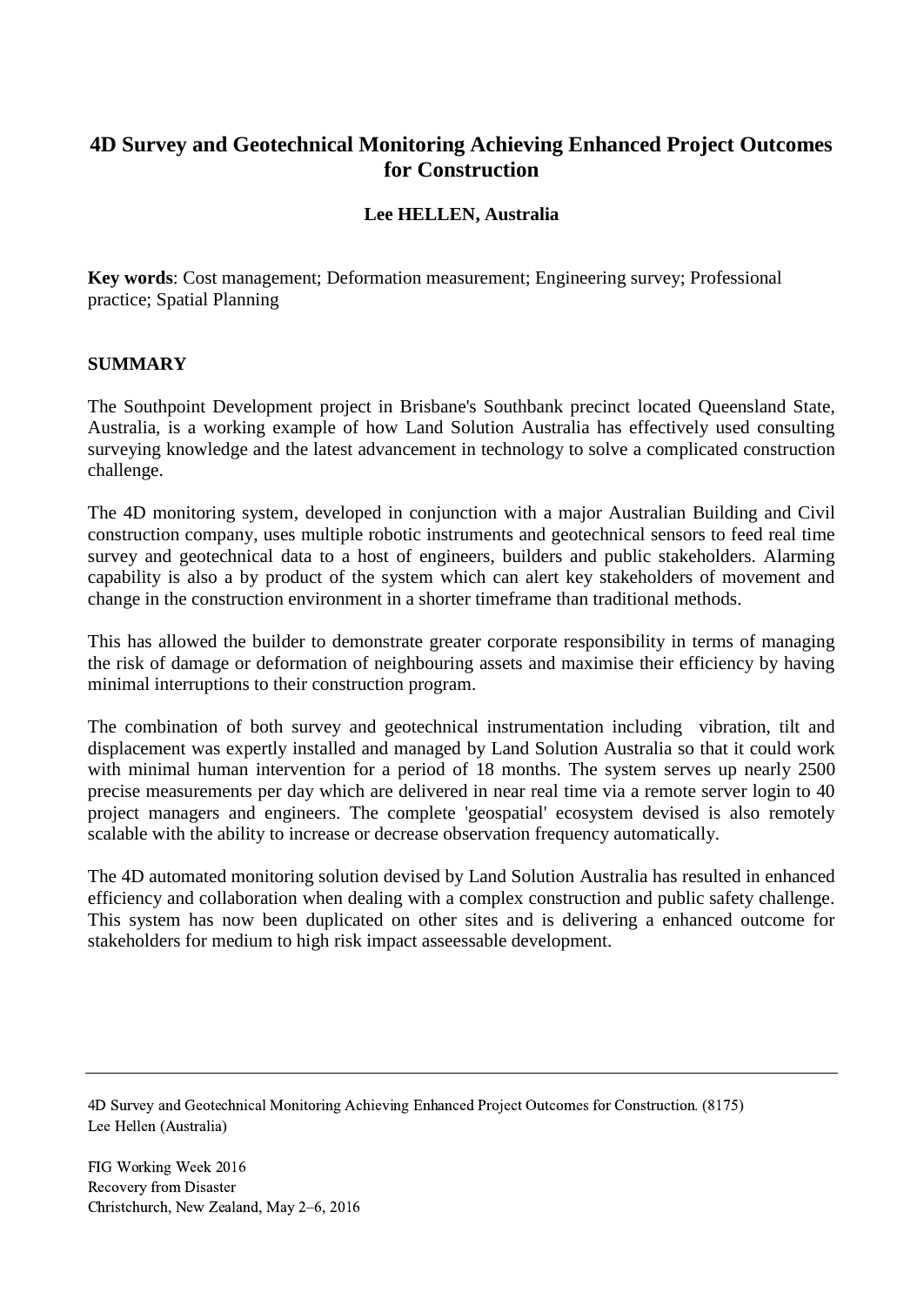# **4D Survey and Geotechnical Monitoring Achieving Enhanced Project Outcomes for Construction**

## **Lee HELLEN, Australia**

#### **1. SCOPE**

4D (XYZ and Time) survey and Geotechnical Monitoring is a near real time monitoring system that incorporates precise automated robotic total station observations from multiple locations with vibration, joint-meters, in place inclinometers and other geotechnical sensor data. All data is transmitted to a central server for integration into customised monitoring software. The monitoring software, Trimble® 4D Control<sup>™</sup> (T4D), is capable of collecting, managing, and transmitting alarm triggers via SMS or email to an unlimited number of stakeholders. The system can be accessed remotely by a number of stakeholders via an internet URL and secure username and password.

The system is ideally suited to monitor horizontal vertical settlement, and vibration movements over short or long term construction timeframes. It is highly efficient for applications in areas of difficult, restricted or unsafe access. Once installed, the monitoring system can be easily programmed to observe at an increased frequency or for longer durations if required without significant cost.

#### **2.0 EQUIPMENT**

- Trimble® S8 and S9  $(1")$  total stations
- Monitoring reflective prisms
- Ground Vibration Monitoring Geophones
- In-place Inclinometers (MEMS) sensors
- Shape Accel Arrays (SAA)
- Vibrating Wire (VW) crackmeters
- Campbell CR800 geotechnical data loggers
- Temperature sensors for Total stations
- Cellular routers
- Scaleable 'Cloud' server
- Trimble® 4D Control™ (T4D) Software

### **2.1 DEVISING AND INSTALLING THE SYSTEM**

4D Survey and Geotechnical Monitoring Achieving Enhanced Project Outcomes for Construction. (8175) Lee Hellen (Australia)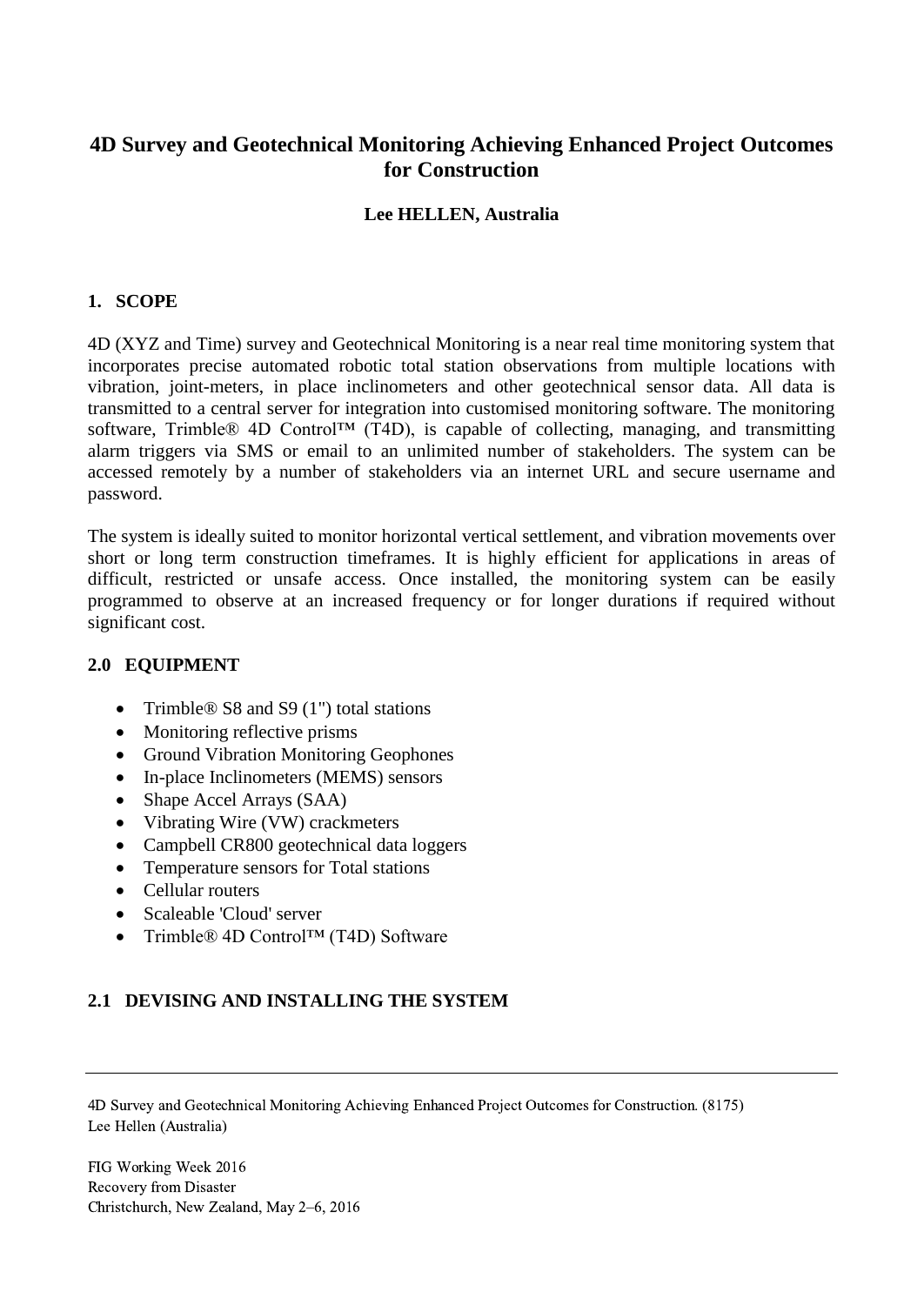Land Solution Australia Pty. Ltd., a private consulting surveying firm, developed a 'complete geospatial solution' that included Trimble® total stations, various geo-technical sensors and a combination of different communications to control and transmit the data to Land Solution Australia's Trimble® 4D Control™ (T4D) software platform.

To deliver this system, Land Solution Australia relied heavily upon the equipment and expertise of various technology partners, geotechnical consultants, and IT specialists.

Expectations for accuracy and sensor type were agreed upon by consulting engineers prior to the design of the system. Detailed monitoring implementation plans were then prepared by Land Solution Australia and distributed amongst project engineers, contractors and asset owners for approval prior to commencement. The expertise of the consulting surveyor in managing accuracy constraints and relating the components spatially (sensor correlation) was critical to the design and maintenance of the system.

Installation for robotics and sensors ranged in duration form 24 hours to up to 5 days for complex installations in tunnels for individual components. Integrity of communication and stability was given the highest importance in areas where access was highly restricted and difficult to obtain. Communications were designed to provide the data to the customer in near real-time, reliably, and constantly for a 12-24 month timeframe.

# **2.2 DATA MANAGEMENT AND AUTOMATED NOTIFICATION**

Data collected in the field is sent automatically to a cloud server by networking static Internet Protocol (IP) communication tunnels. By managing all sensor data at a central server, the system is capable of supplying a simplified single portal for presentation and alarming for all monitoring data.

One of the real challenges of any project is the way in which the data is served or presented to the client. The 4D monitoring system solution accomplished this with ease by means of a consistent Web user interface, desktop software, SMS and e-mail messages. The Trimble® 4D Control™ (T4D) user interface allowed engineers to chart, map, analyse and integrate data of different type, accuracy and frequency, to look at trends and data for periods of their choice, and to plot various data types against each other.

A consistency in automated notification (alarming) and data visualisation and presentation across multiple sensor types (survey, environmental and geo-technical observations) was also possible so that 24-hour automated alarms were sent to stakeholders whenever realistic tolerances were exceeded. Separate alarms for no data can alert the user where maintenance of the system is required, ensuring the continuity of the entire system.

### **3.0 THE VALUE OF THE INNOVATION**

4D Survey and Geotechnical Monitoring Achieving Enhanced Project Outcomes for Construction. (8175) Lee Hellen (Australia)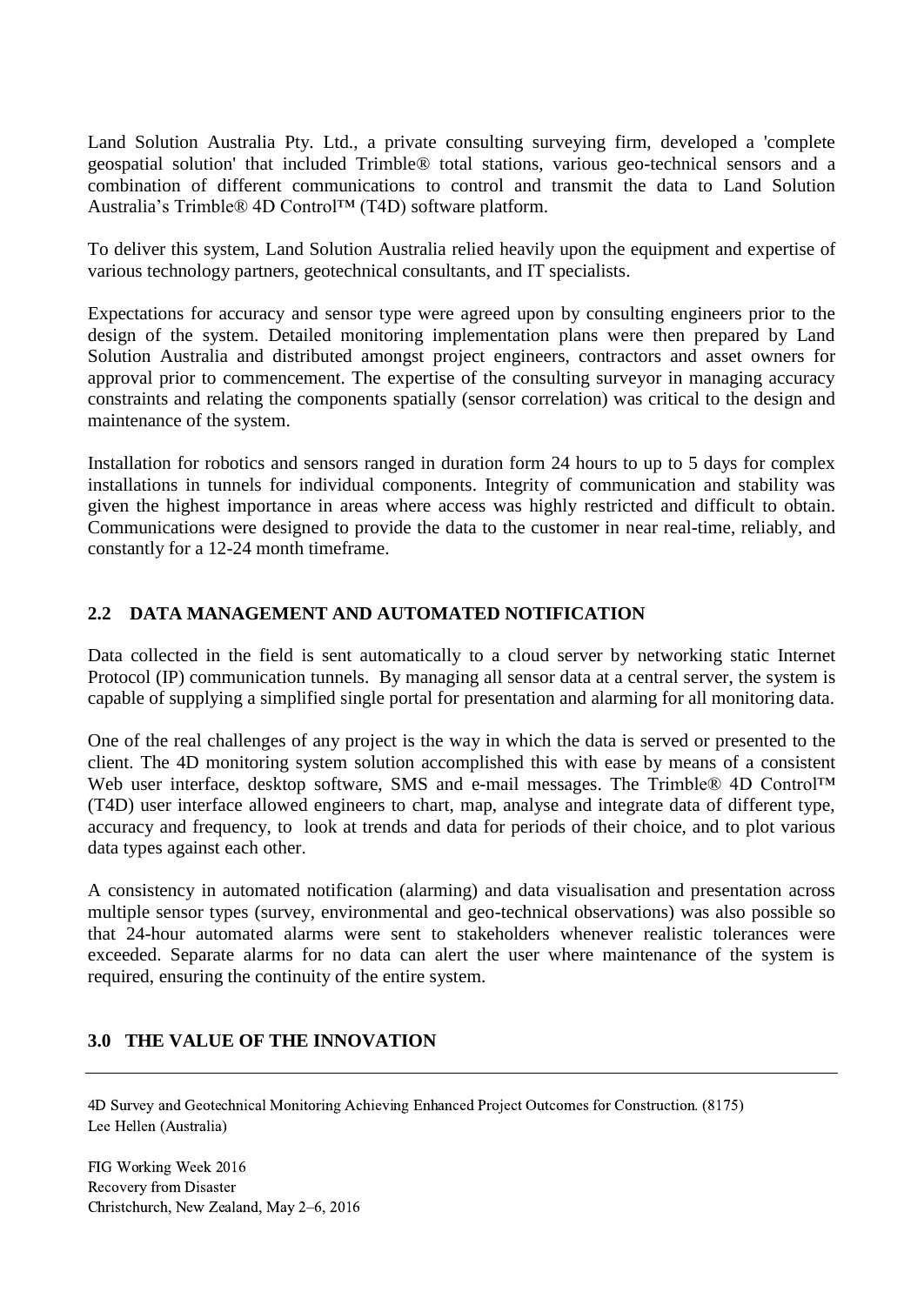The Southpoint Development project and others since, have combined data from several different mature technologies. The innovation these systems deliver has to do with the way construction deals with challenges and constraints. Managing the constraints of a live project, (busy public transport utilities and an evolving construction sequence) meant an opportunity to innovate in a way that builds simplification, enhanced communication, transparency, and trust to what traditionally can be a complex and difficult task.

The project was innovative because it brought the geotechnical sensors into a single monitoring platform; as well as reporting the geospatial information that surveyors conventionally deal with, in a harmonious way.

4D monitoring solutions enhance safety both the workers on- site, and of the public who use the public transport corridors. It also serves as a powerful risk management tool for construction and infrastructure, providing it the data required to limit the potential risk of deformation of adjoining assets during the construction. In the words of a client of the system, "the 4D control monitoring project has been quite a learning experience. It has been very good at managing risk for the builder and the variety of stakeholders on site."

# **REFERENCES**

Hellen, L, 2015, 4D Monitoring Solves Challenge, Australian National Construction Major Project Review, Special Focus, Page 22, Gosford NSW, Trade Media Group Pty Ltd

Luccio, M, 2015, The Brisbane Monitoring Challenge, Point of Beginning, Pages 8 – 12, Michigan, BNP Media

Luccio, M, 2015, The Brisbane Monitoring Challenge, Position – The Australian magazine of surveying, mapping and geo-information, volume No.77, Pages  $22 - 25$ , Glebe, NSW, The Intermedia Group

### **BIOGRAPHICAL NOTES**

Lee is the founding Director of Land Solution Australia and Registered Consulting and Cadastral Surveyor with the Surveyors Board of Queensland and Northern Territory. He is a past chair of the Spatial Queensland Pty Ltd, which is an industry collective that represents over 80 surveying and spatial information businesses across Queensland. Lee's experience in the spatial industry spans over the past eighteen years as a consulting surveyor conducting engineering, boundary and aerial surveys in Queensland, The Northern Territory, New South Wales and the United Kingdom.

<sup>4</sup>D Survey and Geotechnical Monitoring Achieving Enhanced Project Outcomes for Construction. (8175) Lee Hellen (Australia)